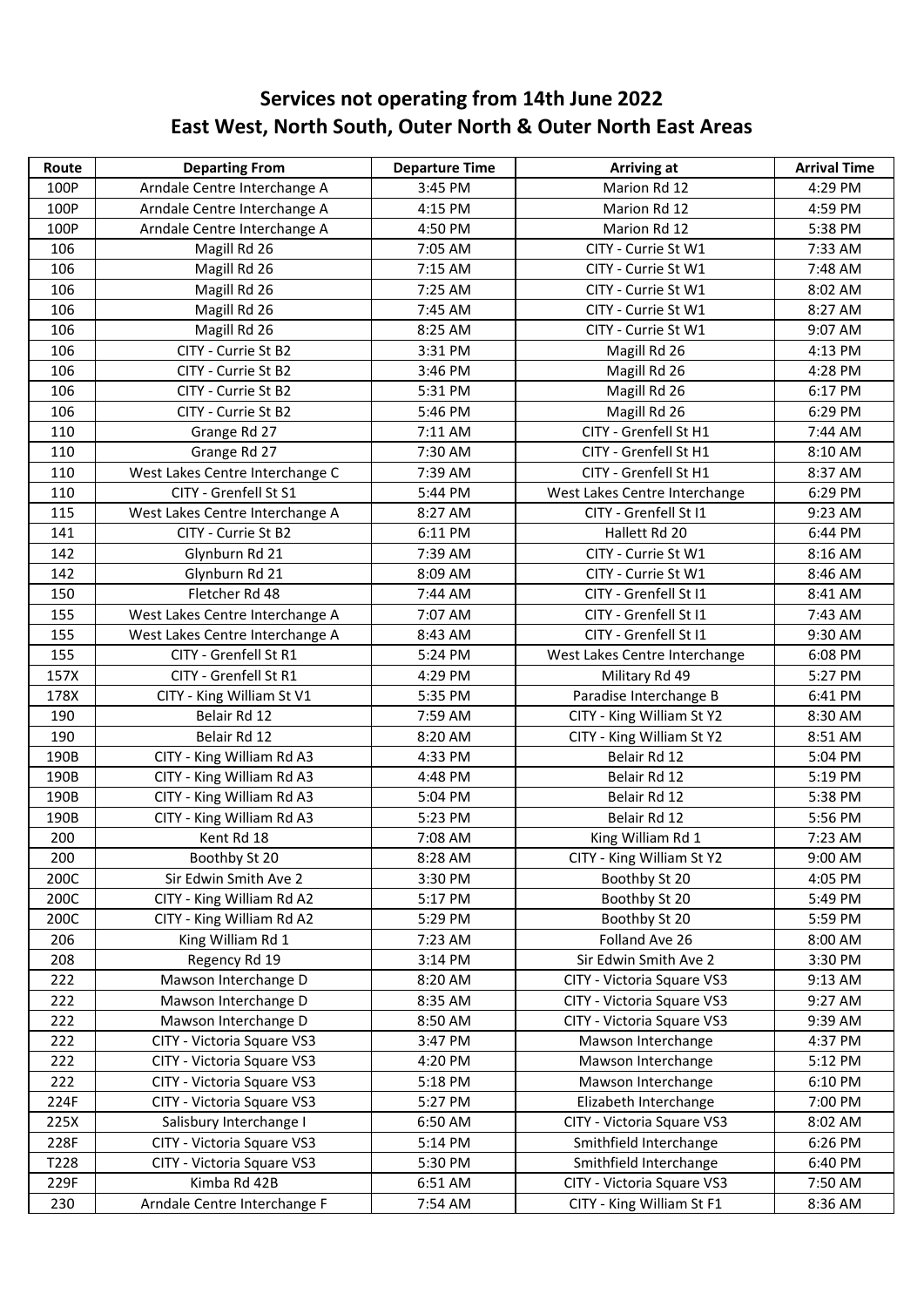| 232R | CITY - King William St V1       | 4:44 PM | Grand Junction Rd 36G         | 5:34 PM            |
|------|---------------------------------|---------|-------------------------------|--------------------|
| 232R | CITY - King William St V1       | 5:29 PM | Grand Junction Rd 36G         | 6:15 PM            |
| 235  | Churchill Rd 22                 | 7:14 AM | CITY - Grenfell St G3         | 7:42 AM            |
| 241A | CITY - King William Rd A2       | 5:42 PM | Oaklands Rd 24                | 6:26 PM            |
| 245  | Dunrobin Rd 34                  | 6:54 AM | CITY - King William St Y2     | 7:38 AM            |
| 248F | CITY - King William Rd A2       | 4:49 PM | Marion Centre Interchange     | 5:46 PM            |
| 251  | Arndale Centre Interchange D    | 8:12 AM | CITY - King William St F1     | 8:50 AM            |
| 253X | CITY - Victoria Sq T1           | 7:54 AM | Hanson Rd 29                  | 8:26 AM            |
| 253X | CITY - Victoria Sq T1           | 8:24 AM | Hanson Rd 29                  | 8:56 AM            |
| 253X | Hanson Rd 29                    | 4:56 PM | CITY - King William St F1     | 5:27 PM            |
| 253X | Hanson Rd 29                    | 5:27 PM | CITY - King William St F1     | 5:56 PM            |
| 254X | CITY - Victoria Sq T1           | 5:38 PM | Port Adelaide Interchange     | 6:21 PM            |
| 262  | Cedar Ave 36                    | 7:13 AM | CITY - King William St Y2     | 7:58 AM            |
| 262  | Marion Centre Interchange D     | 7:21 AM | CITY - King William St Y2     | 8:18 AM            |
| 265  | Glenelg Interchange A           | 7:15 AM | CITY - King William St Y2     | 7:48 AM            |
| 273  | Paradise Interchange I          | 7:27 AM | CITY - Currie St W1           | 8:05 AM            |
| 273  | CITY - Currie St D2             | 4:31 PM | Paradise Interchange          | 5:15 PM            |
| 273  | CITY - Currie St D2             | 4:46 PM | Paradise Interchange          | 5:30 PM            |
| 281  | Paradise Interchange I          | 6:39 AM | CITY - North Tce R1           | 7:10 AM            |
| 286  | CITY - North Tce R1             | 7:10 AM | Military Rd 30                | 7:48 AM            |
| 286  | CITY - North Tce R1             | 5:15 PM | Military Rd 30                | 6:04 PM            |
| 286  | Military Rd 30                  | 7:50 AM | CITY - North Tce I1           | 8:40 AM            |
| 300U | Glenelg Interchange C           | 5:22 PM | Marion Centre Interchange     | 5:37 PM            |
| 376  | West Lakes Centre Interchange B | 7:24 AM | West Lakes Centre Interchange | 7:38 AM            |
| 376  | West Lakes Centre Interchange B | 4:35 PM | West Lakes Centre Interchange | 4:49 PM            |
| 376  | West Lakes Centre Interchange B | 5:35 PM | West Lakes Centre Interchange | 5:49 PM            |
| 400  | Ann St 50/C                     | 7:26 AM | Bolivar Rd 68                 | 7:51 AM            |
| 400  | Elizabeth Interchange C         | 5:13 PM | Bolivar Rd 68                 | 6:08 PM            |
| 400  | Bolivar Rd 68                   | 5:05 PM | Elizabeth Interchange         | 5:59 PM            |
| 403  | Ann St 50/C                     | 7:49 AM | Waterloo Corner Rd 58         | 8:03 AM            |
| 403  | Ann St 50/C                     | 8:19 AM | Waterloo Corner Rd 58         | 8:33 AM            |
| 403  | Ann St 50/C                     | 8:49 AM | Waterloo Corner Rd 58         | 9:03 AM            |
| 411  | Mawson Interchange C            | 6:35 AM | Ann St 50/B                   | 7:20 AM            |
| 411  | Mawson Interchange C            | 5:28 PM | Ann St 50/B                   | 6:18 PM            |
| 411  |                                 | 6:43 AM | Mawson Interchange            |                    |
| 411  | Ann St 50/B                     | 5:05 PM | Mawson Interchange            | 7:27 AM<br>5:51 PM |
|      | Ann St 50/B<br>Ann St 50/B      |         |                               |                    |
| 411  |                                 | 5:36 PM | Mawson Interchange            | 6:21 PM            |
| 415  | Target Hill Rd 75               | 4:45 PM | Salisbury Interchange         | 5:07 PM            |
| 440  | Munno Para Station 94           | 7:10 AM | Elizabeth Interchange         | 7:44 AM            |
| 440  | Munno Para Station 94           | 3:18 PM | Elizabeth Interchange         | 3:50 PM            |
| 440  | Elizabeth Interchange A         | 7:32 AM | Munno Para Station 94         | 8:05 AM            |
| 440  | Elizabeth Interchange A         | 5:00 PM | Munno Para Station 94         | 5:35 PM            |
| 441  | Smithfield Interchange B        | 7:12 AM | Elizabeth Interchange         | 7:44 AM            |
| 441  | Elizabeth Interchange A         | 5:00 PM | Smithfield Interchange        | 5:31 PM            |
| 441  | Elizabeth Interchange A         | 5:30 PM | Smithfield Interchange        | 6:01 PM            |
| 442  | Smithfield Interchange B        | 6:44 AM | Elizabeth Interchange         | 7:19 AM            |
| 442  | Elizabeth Interchange A         | 5:45 PM | Smithfield Interchange        | 6:19 PM            |
| 451  | Munno Para Centre Interchange D | 6:51 AM | Elizabeth Interchange         | 7:29 AM            |
| 451  | Munno Para Centre Interchange D | 7:27 AM | Elizabeth Interchange         | 8:05 AM            |
| 451  | Munno Para Centre Interchange D | 5:21 PM | Elizabeth Interchange         | 5:59 PM            |
| 451  | Elizabeth Interchange B         | 5:00 PM | Munno Para Centre Interchange | 5:38 PM            |
| 452  | Munno Para Centre Interchange D | 7:38 AM | Elizabeth Interchange         | 8:14 AM            |
| 452W | Munno Para Centre Interchange D | 5:49 PM | Heytesbury Rd 71              | 6:15 PM            |
| 452W | Munno Para Centre Interchange D | 6:21 PM | Heytesbury Rd 71              | 6:47 PM            |
| 452  | Elizabeth Interchange B         | 7:31 AM | Munno Para Centre Interchange | 8:10 AM            |
| 452  | Elizabeth Interchange B         | 5:18 PM | Munno Para Centre Interchange | 5:53 PM            |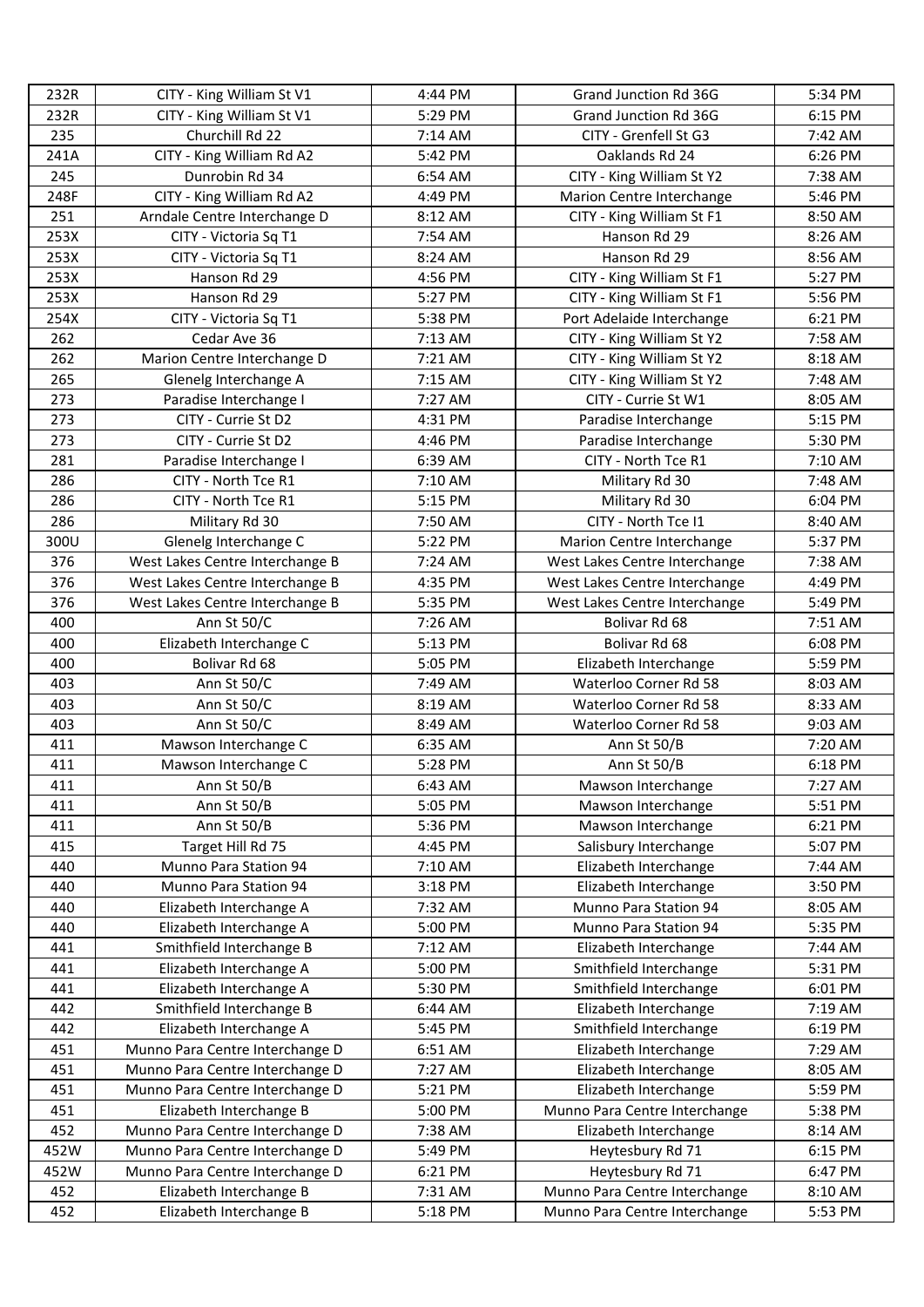| 452              | Elizabeth Interchange B      | 5:53 PM  | Munno Para Centre Interchange | 6:28 PM  |
|------------------|------------------------------|----------|-------------------------------|----------|
| 491              | Gawler Railway Station 146   | 5:34 PM  | Gawler Railway Station 146    | 6:11 PM  |
| 502X             | CITY - Currie St C1          | 5:33 PM  | Salisbury Interchange         | 6:27 PM  |
| 530              | CITY - Currie St C1          | 5:33 PM  | Paradise Interchange E        | 5:52 PM  |
| 540              | Tea Tree Plaza Interchange C | 6:37 AM  | CITY - North Tce Y1           | 7:03 AM  |
| 540              | Tea Tree Plaza Interchange C | 7:38 AM  | CITY - North Tce Y1           | 8:05 AM  |
| 540              | Tea Tree Plaza Interchange C | 8:16 AM  | CITY - North Tce Y1           | 8:45 AM  |
| 540              | Tea Tree Plaza Interchange C | 8:40 AM  | CITY - North Tce Y1           | 9:09 AM  |
| 540              | CITY - North Tce Y1          | 3:34 PM  | Tea Tree Plaza Interchange    | 4:03 PM  |
| 540              | CITY - North Tce Y1          | 4:14 PM  | Tea Tree Plaza Interchange    | 4:43 PM  |
| 540              | CITY - North Tce Y1          | 5:19 PM  | Tea Tree Plaza Interchange    | 5:52 PM  |
| 540              | CITY - North Tce Y1          | 6:06 PM  | Tea Tree Plaza Interchange    | 6:35 PM  |
| 545X             | CITY - Currie St C1          | 5:50 PM  | Golden Grove Interchange      | 6:32 PM  |
| 645              | Marion Centre Interchange D  | 7:18 AM  | Davenport Tce 43              | 7:25 AM  |
| 645              | Marion Centre Interchange D  | 7:47 AM  | Davenport Tce 43              | 7:55 AM  |
| 645              | Davenport Tce 43             | 7:00 AM  | Marion Centre Interchange     | 7:09 AM  |
| 645              | Davenport Tce 43             | 7:25 AM  | Marion Centre Interchange     | 7:35 AM  |
| 645              | Davenport Tce 43             | 7:55 AM  | Marion Centre Interchange     | 8:05 AM  |
| 646              | Morphett Rd 40               | 7:38 AM  | Marion Centre Interchange     | 7:44 AM  |
| 646              | Marion Centre Interchange D  | 7:33 AM  | Morphett Rd 40                | 7:38 AM  |
| C1X              | Golden Grove Interchange A   | 8:08 AM  | CITY - Currie St W1           | 8:45 AM  |
| G10              | Prospect Rd 24               | 7:05 AM  | Marion Centre Interchange     | 8:26 AM  |
| G10C             | Prospect Rd 15               | 7:41 AM  | CITY - King William St F1     | 8:02 AM  |
| G10C             | Prospect Rd 15               | 7:52 AM  | CITY - King William St F1     | 8:17 AM  |
| G10C             | Prospect Rd 15               | 8:28 AM  | CITY - King William St F1     | 8:55 AM  |
| G10A             | Prospect Rd 24               | 4:34 PM  | Goodwood Rd 17                | 5:36 PM  |
| G10A             | Prospect Rd 24               | 4:58 PM  | Goodwood Rd 17                | 5:58 PM  |
| G10C             | Goodwood Rd 17               | 7:48 AM  | CITY - King William St Y2     | 8:24 AM  |
| G10              | Ayliffes Rd 24A              | 9:06 AM  | Prospect Rd 24                | 10:09 AM |
| G10              | Goodwood Rd 17               | 1:52 PM  | Prospect Rd 24                | 2:48 PM  |
| G10              | Goodwood Rd 17               | 2:09 PM  | Prospect Rd 24                | 3:06 PM  |
| G10              | CITY - Grote St D2           | 4:57 PM  | Prospect Rd 24                | 5:36 PM  |
| G10              | CITY - Grote St D2           | 5:57 PM  | Prospect Rd 24                | 6:31 PM  |
| G10              | Marion Centre Interchange A  | 5:37 PM  | Prospect Rd 24                | 6:59 PM  |
| G10C             | Ayliffes Rd 24A              | 6:19 PM  | CITY - King William St Y2     | 6:50 PM  |
| G20F             | Aberfoyle Hub A              | 8:27 AM  | CITY - King William St Y2     | 9:29 AM  |
| G20              | Aberfoyle Hub A              | 5:51 PM  | Ayliffes Rd 24A               | 6:19 PM  |
| G <sub>20F</sub> | CITY - King William Rd A2    | 2:59 PM  | Aberfoyle Hub                 | 4:06 PM  |
| G21X             | CITY - King William Rd A2    | 4:47 PM  | Aberfoyle Hub                 | 5:48 PM  |
| G40              | Tea Tree Plaza Interchange B | 9:47 AM  | <b>Flinders University</b>    | 10:40 AM |
| G40              | Tea Tree Plaza Interchange B | 10:47 AM | <b>Flinders University</b>    | 11:40 AM |
| G40              | Tea Tree Plaza Interchange B | 11:47 AM | <b>Flinders University</b>    | 12:40 PM |
| G40              | Tea Tree Plaza Interchange B | 12:47 PM | <b>Flinders University</b>    | 1:40 PM  |
| G40              | Tea Tree Plaza Interchange B | 1:37 PM  | <b>Flinders University</b>    | 2:30 PM  |
| G40M             | Flinders University B        | 10:47 AM | Tea Tree Plaza Interchange    | 11:43 AM |
| G40M             | Flinders University B        | 11:47 AM | Tea Tree Plaza Interchange    | 12:43 PM |
| G40M             | Flinders University B        | 12:47 PM | Tea Tree Plaza Interchange    | 1:43 PM  |
| G40M             | <b>Flinders University B</b> | 1:47 PM  | Tea Tree Plaza Interchange    | 2:43 PM  |
| H22L             | The Parade 18                | 3:49 PM  | Pierson St 12                 | 4:39 PM  |
| <b>H22L</b>      | The Parade 18                | 4:26 PM  | Pierson St 12                 | 5:14 PM  |
| H22L             | Penfold Rd 21                | 4:38 PM  | Pierson St 12                 | 5:29 PM  |
| H22L             | Penfold Rd 21                | 5:10 PM  | Pierson St 12                 | 6:01 PM  |
| H30              | Paradise Interchange E       | 5:52 PM  | West Lakes Centre Interchange | 7:15 PM  |
| <b>H30C</b>      | Stradbroke Rd 30             | 7:15 AM  | CITY - Currie St W1           | 7:59 AM  |
| <b>H33C</b>      | Military Rd 30               | 7:08 AM  | North Tce I1                  | 7:49 AM  |
| H33              | CITY - Currie St B2          | 5:21 PM  | Maple Ave 27                  | 6:05 PM  |